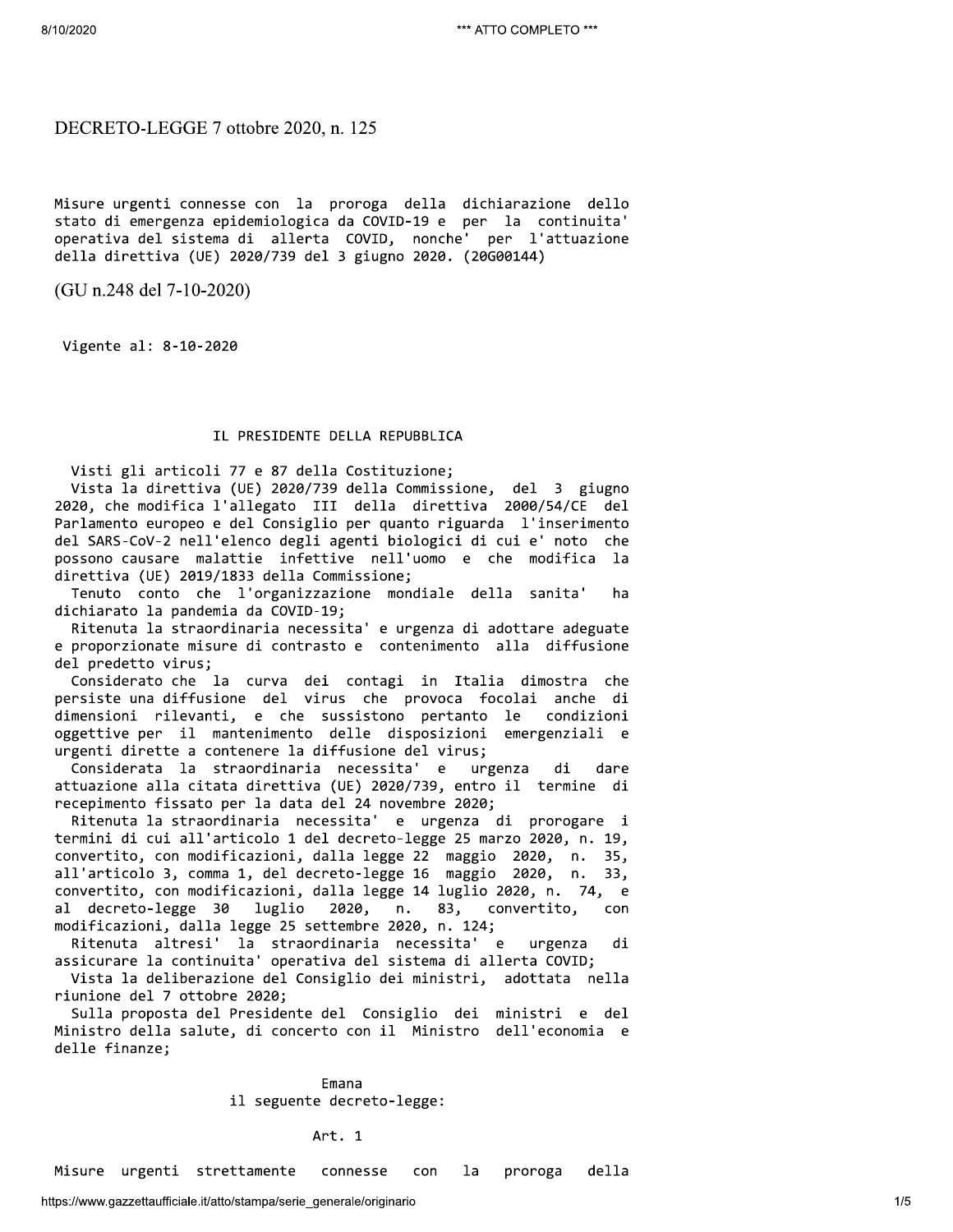erozoz<br>
i. All'articolo i stato di emergenza da Covintino "All'articolo"<br>
i. All'articolo i del escreto-legge 25 merro 2020, a. 19,<br>
convertito, con modificationi, della cape 22 megato 2020, a. 25)<br>
ison apportina la segue

%sostituite dalle seguenti: «31 dicembre 2020»;<br>
b) all'allegato 1 sono apportate le seguente: «16-bis Articolo<br>
87, commi 6 e 7, del decreto-legge 17 marzo 2020, n. 23, convertito,<br>
con modificazioni, dalla legge 14 april 87, commi 6 e 7, del decreto-legge 17 marzo 2020, n. 18, convertito,<br>con modificazioni, dalla legge 24 aprile 2020, n. 27%;<br>2) il numero 18 e' sostituito dal seguente: «18 Articolo 101,<br>comma 6-ter, del decreto-legge 17 ma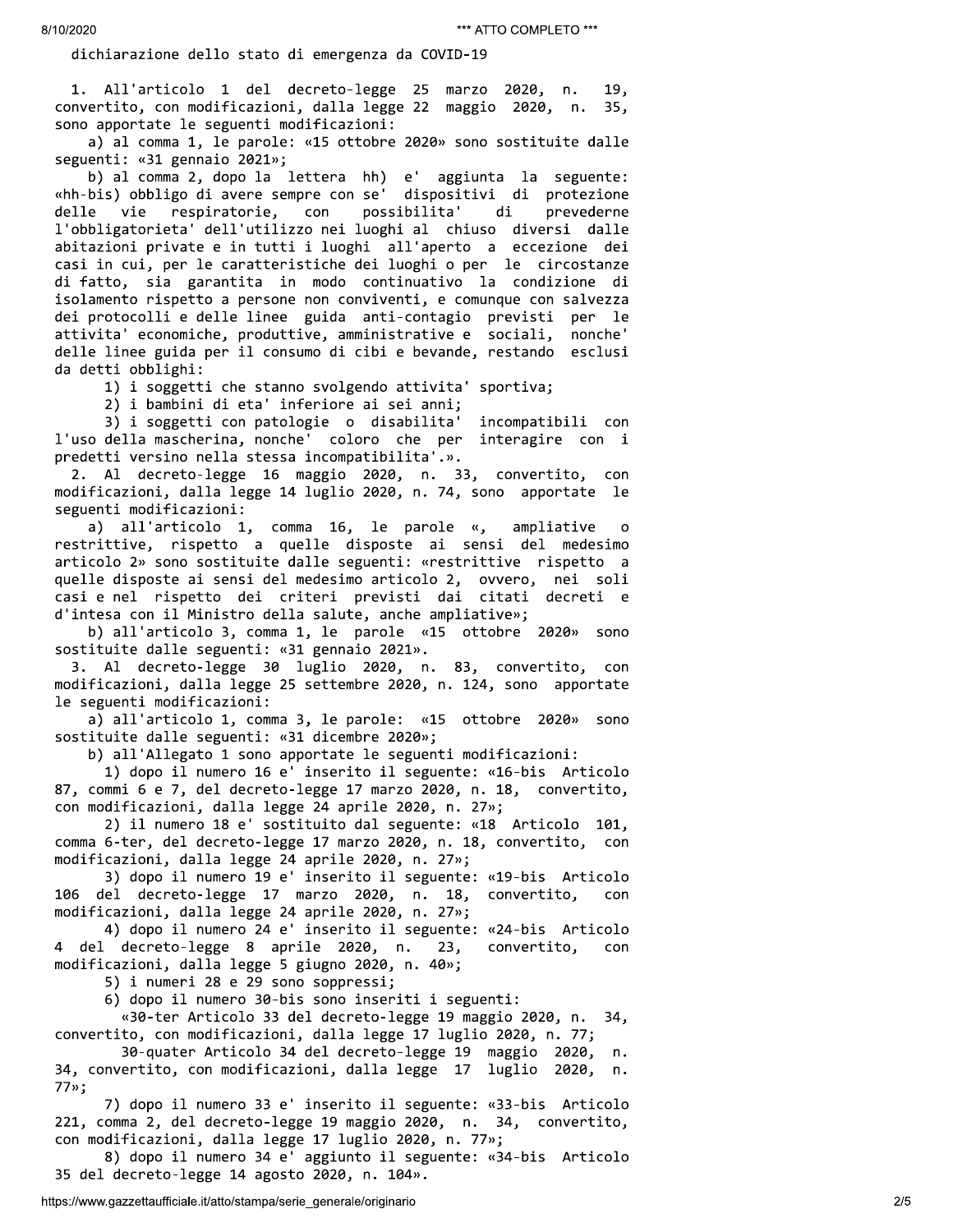4. All'articolo 87, comma 8, del decreto-legge 17 marzo 2020, n. 18, convertito, con modificazioni, dalla legge 24 aprile 2020, n. 27, le parole: «del comma 1, primo periodo,» sono sostituite dalle seguenti: «dei commi 6 e 7».

Art. 2

## Continuita' operativa del sistema di allerta COVID

1. All'articolo 6, del decreto-legge 30 aprile 2020, n. 28, convertito, con modificazioni, dalla legge 25 giugno 2020, n. 70. sono apportate le seguenti modificazioni:

a) al comma 3 e' aggiunto, in fine, il seguente periodo: «Al solo fine indicato al comma 1, previa valutazione d'impatto ai sensi dell'articolo 35 del regolamento (UE) 2016/679, e' consentita l'interoperabilita' con le piattaforme che operano, con le medesime finalita', nel territorio dell'Unione europea.»;

b) al comma 6, le parole: «dello stato di emergenza disposto con delibera del Consiglio dei ministri del 31 gennaio 2020, e comunque non oltre il 31 dicembre 2020,» sono sostituite dalle seguenti: «delle esigenze di protezione e prevenzione sanitaria, legate alla diffusione del COVID-19 anche  $\mathsf{a}$ carattere transfrontaliero, individuata con decreto del Presidente del Consiglio dei ministri, su proposta del Ministro della salute, e comunque entro il 31 dicembre 2021, ».

2. Agli oneri derivanti dal presente articolo, pari a 3 milioni di euro per l'anno 2021, si provvede con le risorse finanziarie disponibili a legislazione vigente sul bilancio autonomo della Presidenza del Consiglio dei ministri.

Art. 3

Proroga di termini in materia di nuovi trattamenti di cassa integrazione ordinaria, assegno ordinario e cassa integrazione in deroga

1. I termini di cui all'articolo 1, commi 9 e 10, del decreto-legge 14 agosto 2020, n. 104, recante «Misure urgenti per il sostegno e il rilancio dell'economia», sono differiti al 31 ottobre 2020.

Art. 4

Attuazione della direttiva (UE) 2020/739 della Commissione del 3 giugno 2020, concernente l'inserimento del SARS-CoV-2 nell'elenco degli agenti biologici di cui e' noto che possono causare malattie infettive nell'uomo

1. All'allegato XLVI del decreto legislativo 9 aprile 2008, n. 81, nella sezione VIRUS, dopo la voce: «Coronaviridae - 2» e' inserita la seguente: «Sindrome respiratoria acuta grave da coronavirus (SARS-CoV-2)<sup>(0a)</sup> - 3»; la nota 0a) e' cosi' formulata: «0a) In linea con l'articolo 16, paragrafo 1, lettera c), della direttiva 2000/54/CE del Parlamento europeo e del Consiglio, il lavoro di laboratorio diagnostico non propagativo riguardante il SARS-CoV-2 deve essere condotto in una struttura in cui si utilizzano procedure  $2.$ equivalenti almeno al livello di contenimento I1 lavoro propagativo riguardante il SARS-CoV-2 deve essere condotto in un laboratorio con livello di contenimento 3 a una pressione dell'aria inferiore a quella atmosferica.».

Art. 5

Ultrattivita' del decreto del Presidente del Consiglio dei ministri 7 settembre 2020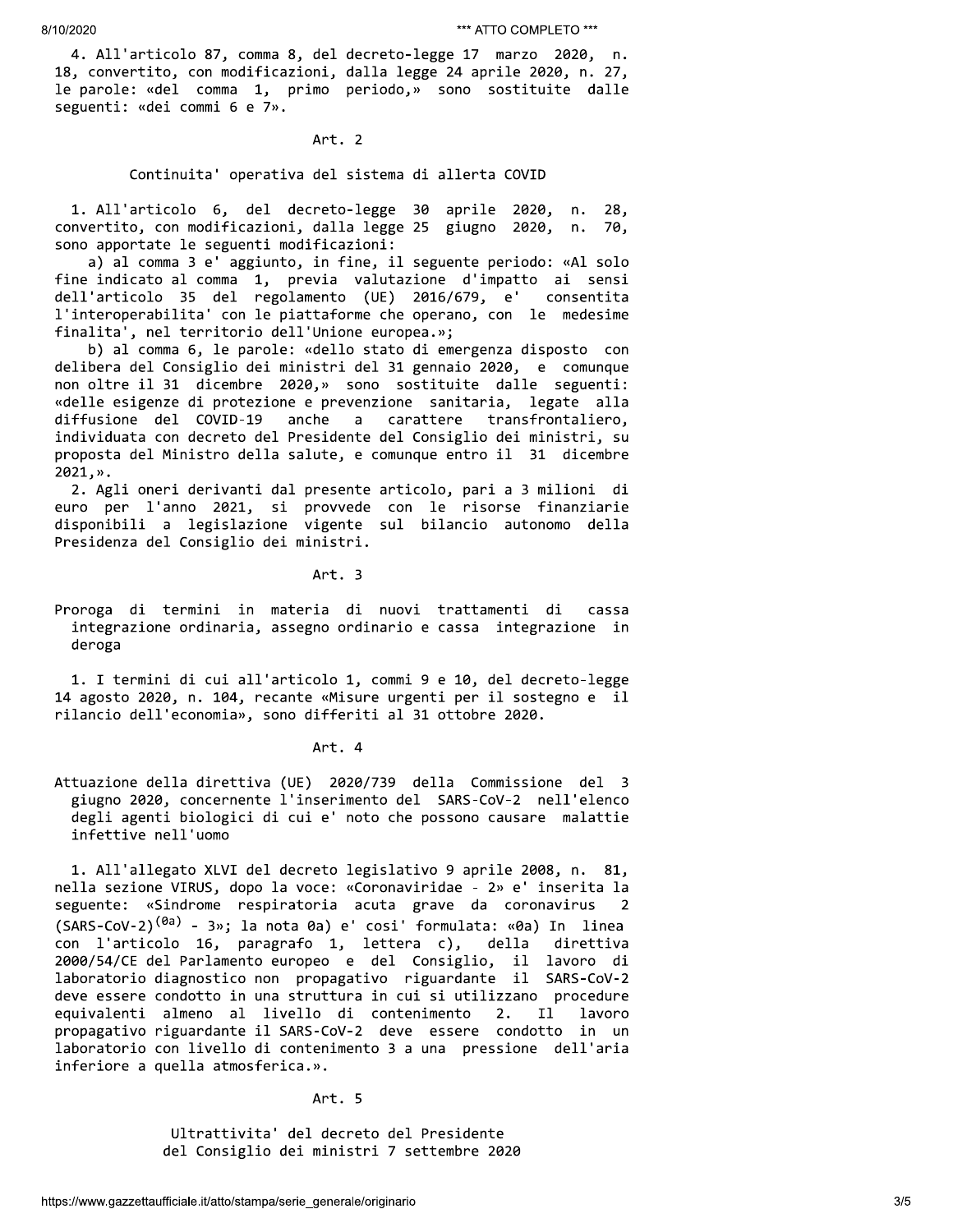1. Nelle more dell'adozione dei decreti del Presidente del Consiglio dei ministri ai sensi dell'articolo 2, comma 1, del decreto-legge n. 19 del 2020, e comunque non oltre il 15 ottobre 2020, continuano ad applicarsi le misure previste nel decreto del Presidente del Consiglio dei ministri del 7 settembre 2020, pubblicato nella Gazzetta Ufficiale 7 settembre 2020, n. 222, nonche' le ulteriori misure, di cui all'articolo 1, comma 2, lettera hh-bis), del decreto-legge n. 19 del 2020, come introdotta dal presente decreto, dell'obbligo di avere sempre con se' un dispositivo di protezione delle vie respiratorie, nonche' dell'obbligo di indossarlo nei luoghi al chiuso diversi dalle abitazioni private e in tutti i luoghi all'aperto a eccezione dei casi in cui, per le caratteristiche del luogo o per le circostanze di fatto, sia garantita in modo continuativo la condizione di isolamento rispetto a persone non conviventi, e comunque con salvezza dei protocolli e linee guida anti-contagio previsti per le attivita' economiche, produttive, amministrative e sociali, nonche' delle linee guida per il consumo di cibi e bevande, ma con esclusione dei predetti obblighi:

a) per i soggetti che stanno svolgendo attivita' sportiva;

b) per i bambini di eta' inferiore ai sei anni;

c) per i soggetti con patologie o disabilita' incompatibili con l'uso della mascherina, nonche' per coloro che per interagire con i predetti versino nella stessa incompatibilita'.

#### Art. 6

### Copertura finanziaria

1. All'attuazione del presente decreto si provvede nei limiti delle risorse disponibili a legislazione vigente e, comunque, senza nuovi o maggiori oneri per la finanza pubblica, a eccezione di quanto previsto dal comma 2.

2. Per l'attuazione delle disposizioni di cui al n. 34-bis dell'allegato 1 al decreto-legge 30 luglio 2020, n. 83, convertito, con modificazioni, dalla legge 25 settembre 2020, n. 124, come modificato dal presente decreto, e' autorizzata per l'anno 2020 l'ulteriore spesa di euro 6.197.854 di cui euro 1.365.259 per il pagamento delle prestazioni di lavoro straordinario ed euro 4.832.595 per gli altri oneri connessi all'impiego del personale. Alla copertura degli oneri di cui al presente comma, si provvede mediante corrispondente riduzione del Fondo per le emergenze nazionali di cui all'articolo 44, comma 1, del decreto legislativo 2 gennaio 2018, n. 1.

# Art. 7

### Entrata in vigore

1. Il presente decreto entra in vigore il giorno successivo a quello della sua pubblicazione nella Gazzetta Ufficiale della Repubblica italiana e sara' presentato alle Camere per la conversione in legge.

Il presente decreto, munito del sigillo dello Stato, sara' inserito nella Raccolta ufficiale degli atti normativi della Repubblica italiana. E' fatto obbligo a chiunque spetti di osservarlo e di farlo osservare.

Dato a Roma, addi' 7 ottobre 2020

### MATTARELLA

Conte, Presidente del Consiglio dei ministri

# Speranza, Ministro della salute